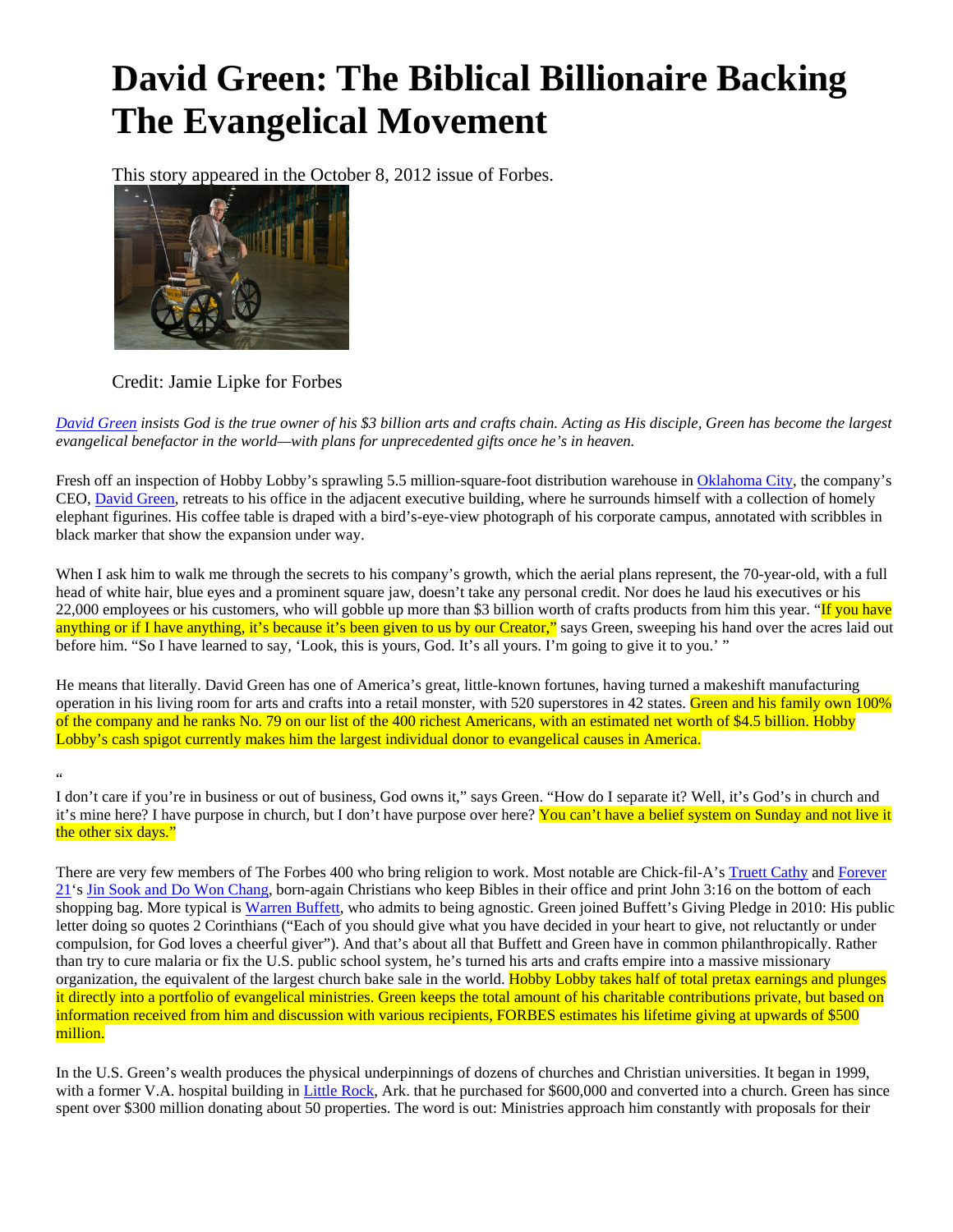new church or Christian community center–only one in ten is chosen. He won't help them unless they pass a doctrinal vetting process, which includes questions about the Virgin Birth. Even well-known pastor Rick Warren needed to pass Green's muster before the billionaire handed his Saddleback Church a 170-acre ranch property last August to use as a retreat.

#### **"You can't have a belief system on Sunday and not live it the other six days."**

Green's influence, though, comes through education; he currently carries evangelical education on his back. He gave a former Ericsson plant in Lynchburg, Va., which he bought for \$10.5 million, to Jerry Falwell's Liberty University in 2004. He gave an entire campus to Zion Bible College in Haverhill, Mass. in 2007, at a cost of \$16.5 million. In 2009 Green snapped up the 217-acre former campus of Massachusetts prep school Northfield Mount Hermon for just \$100,000, spent \$9 million on renovations and plans to give it away. Christian universities across the country have been auditioning for this attractive location, causing a minor stir in the liberal New England town of Northfield. In his biggest splash, Green bailed out scandal-ridden, debt-laden Oral Roberts University with a \$70 million gift in 2007, a donation with strings attached: Green got to replace the college's misgoverning board of trustees. Today, with his son Mart chairman of the board and one of his granddaughters a new alumnus, Green calls Oral Roberts a "healthy university."

### **"If I die without food or without eternal salvation, I want to die without food."**

"Even the most generous Christian philanthropists often don't see the purpose of their giving," says Dr. Mark Rutland, the new ORU president and founder of the Global Servants evangelical ministry. "There are impulse givers, people who give to their alma mater or their church or some particular ministry with which they become familiar–but the Greens are Kingdom givers. … They consider it an honor; they consider it a mission."

Abroad, Green is putting Scripture into the hands of nonbelievers. "People ask, 'How are you going to get a Bible to everyone in the world?' We're doing it," Green says. Through foundations he supports, he has already distributed nearly 1.4 billion copies of Gospel literature in more than 100 countries, mostly in Africa and Asia. The OneHope Foundation targets children age 4 to 14 with Scripture tailored to them, while Every Home for Christ sends evangelists with Bible booklets door-to-door in some of the poorest countries on Earth. "It's not like you give them that but don't give them food; you do both," Green stresses. But the priority is clear: "If I die without food or without eternal salvation, I want to die without food."

Green and his family show what giving looks like "from a biblical perspective," says Rob Hoskins, president of OneHope. "For highnet-worth individuals, particularly people that created first-generation wealth, to look at the growth of their business, not for them to maintain a lavish lifestyle or accumulate generational wealth but for the cause of Christ–they're a shining light in the Christian community."

Green makes a distinction between "good" causes–employing people or researching cures for disease, for example–and "great" causes, which will echo beyond our temporal existence. "I don't know how to get anywhere else once you start with that one thing: that the Bible is God's word," he says. And Green has taken God's word digital. He sponsors the YouVersion Bible app for mobile phones, equipped to offer almost 300 different versions of Scripture in 144 languages–all available at the tap of your finger. It has already been downloaded more than 50 million times.

Perhaps his most personal mission yet is just gearing up. Green is creating a permanent, public home for his collection of handwritten scrolls, rare books and ancient cuneiform tablets the family has amassed over the decades. At 44,000 artifacts, it appears to be the largest private collection of biblical antiquities in the world. Some of the most precious pieces are currently housed in a modest temperature-controlled storage room in the Hobby Lobby warehouse. It's not much bigger than your average walk-in closet, but Green steps lightly as he enters. He's treading on sacred ground. "This isn't just some book that someone made up," Green says as he gingerly takes one Bible down from the shelf. "It's God, it's history, and we want to show that." He purchased a building in Washington, D.C. with the hope of opening the Museum of the Bible, an expanded version of a current traveling exhibition, within three years.

While he has donated as much money to evangelical causes as anyone alive, Green is more humbled by the memory of his parents' putting their last dime on the collection plate. His father was a small-time preacher who bounced from one tiny congregation to another, eventually landing at a church of just 35 attendees in Altus, Okla., a speck of a town amid a sea of cattle ranches and cotton fields. The family subsisted on hand-me-down clothes and food donations from the congregation, going weeks without having meat to put on the table–but that didn't stop Green's mother from donating to the church. His wife of 51 years, Barbara, recalls her mother-inlaw with reverence. "We don't give out of our need, we give out of our surplus," she says. "David's mother gave out of her need. She would give stuff when she might not have something to replace that with, yet she stepped out in faith."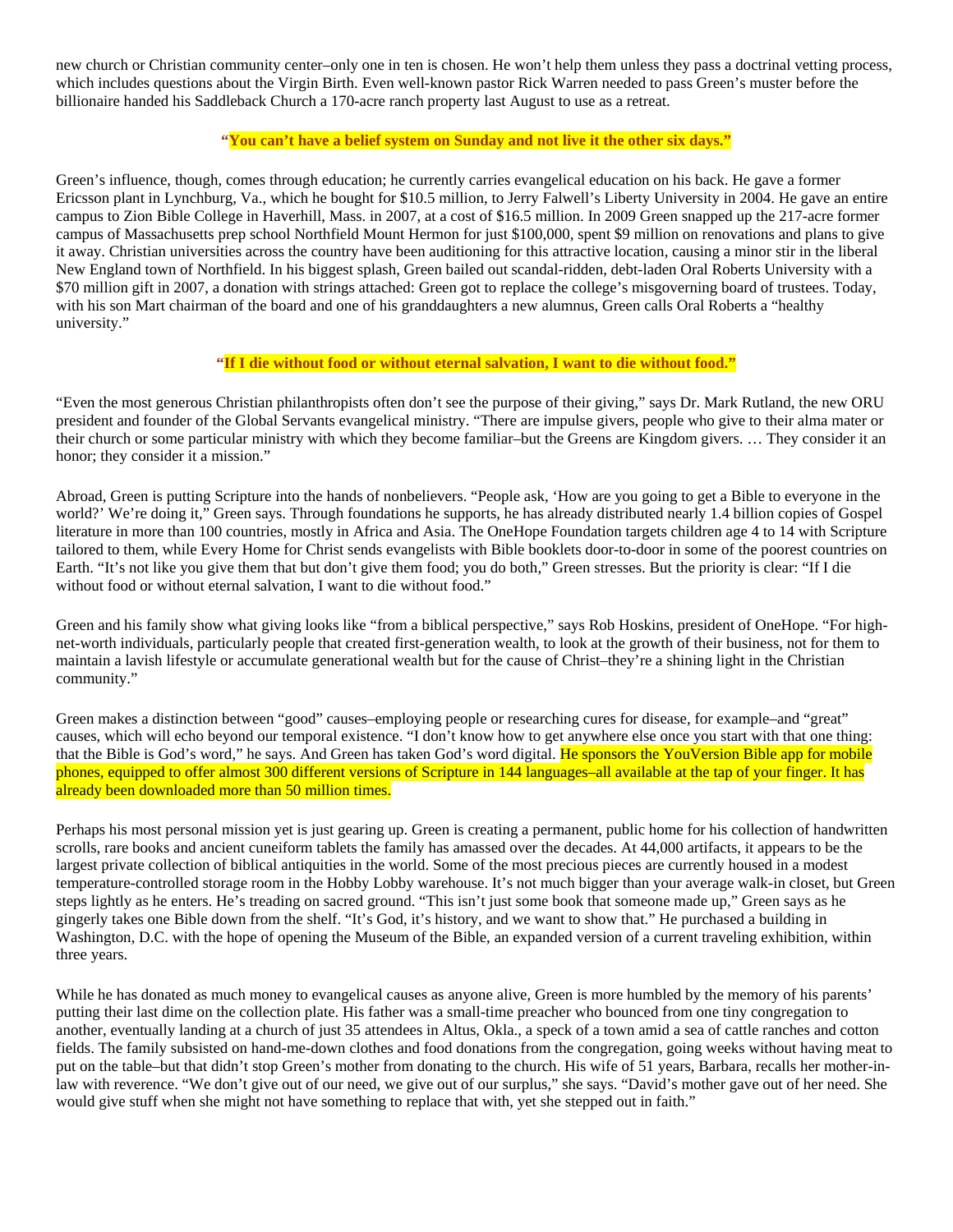All of Green's five siblings followed his parents' example and became either pastors themselves or pastors' wives. Green himself took the faith down a less traveled path. After flailing his way through middle school (he had to repeat seventh grade), he jumped at the opportunity to do a work-study program during his junior year of high school. As a stock boy at McClellan's general store, where he would later meet Barbara, Green spent most of his time sweeping floors and unloading boxes for 60 cents an hour, but he fell in love with the romantic idea of buying something for 10 cents and selling it for 20.

#### **"This isn't just some book that someone made up."**

After serving briefly in the Air Force Reserve and marrying his sweetheart, the 29-year-old Green was working as a manager at TG&Y, another five-and-dime, when he started the small business that would become Hobby Lobby. Borrowing \$600 to buy equipment, Green teamed up with another store manager in 1970 to manufacture his first of many arts and crafts products: miniature picture frames. Soon the Green family kitchen table was converted into factory space manned by Barbara and the couple's two young boys, Steve and Mart, who churned out frames for an allowance of 7 cents apiece. In 1972 he opened his first store, a 300-square-foot space in Oklahoma City.

Soon, with the help of a bead-buying craze among hippies ("God bless them," Green says), he upgraded to a bigger location. Three years later he opened a second store in town, with 6,000 square feet of retail space, and quit his regular day job at TG&Y–against Barbara's wishes. "She wasn't on board at first," Green says. "She was real comfortable with me working at TG&Y. They were doing \$2 billion in sales; we did \$100,000. Of course, they're gone now, and we're making \$3 billion."

### **"I want to know that I have affected people for eternity. I believe I am. I believe once someone knows Christ as their personal savior, I've affected eternity. I matter 10 billion years from now."**

Who is responsible for Hobby Lobby's success depends on who tells the story. CFO Jon Cargill, who has been with the company for more than 20 years, calls Green "the Bobby Fischer of merchandising." It doesn't take more than a few minutes with the founder, walking through a local Hobby Lobby store, to see the reason he has been able to expand his company into a well-oiled, moneymaking machine without bringing in any outside investors.

Stopping at a display marked 30% off, Green explains how a kitschy rooster ornament is produced overseas for pennies on the dollar, then sold as part of an in-house brand of home accents: the ceramic vases, bookend statuettes and decorative mirrors that dominate prime center-store real estate and make up Hobby Lobby's highest-grossing department. The rooster doesn't have a common bar code under its tail feathers; Green is winning a war against computerized point of sale systems, with the belief that manually updating the price sticker makes his employees more knowledgeable.

Adhering to that stubborn dogma has helped Green, who continues to work six days a week, take Hobby Lobby to greater heights. Same-store sales have increased by an average of 8.1% over each of the last four years, while larger competitor Michaels averaged only 0.4% during the same period. "It's just a fantastic, unbelievable retail experience that I can't get enough of," says Sue Turchick, president of Crafters Home, a buying group for independent arts and crafts retailers. "I tend to want to buy independent, locally owned and operated, but Hobby Lobby steals me away from that principle every stinking time."

Yet Green steadfastly believes that the success is not his doing. "I think God has blessed us because we have given," he says. Take Green's account of Hobby Lobby's close call with death in 1985. On one hand, there's the perfectly reasonable, Business 101 explanation: He overleveraged the business and diluted the inventory with off-brand, expensive products like luggage, ceiling fans and gourmet foods. Then there's Green's explanation: "It was a pride problem, and I had to get rid of it," he says, describing his leadership style. "It's sort of like God says to me, because I was arrogant, 'I'm going to let you have it by yourself.' " The Business 101 answer was downsizing, cost-cutting and pleading with creditors. The Green explanation: getting under his desk to pray for help. Whichever version is right, smart strategy or faith, combined with hard work, brought back profits.

Hobby Lobby remains a Christian company in every sense. It runs ads on Christmas and Easter in the local paper of each town where there's a store, often asserting the religious foundation of America. Stores are closed on Sundays, forgoing revenue to give employees time to worship. The company keeps four chaplains on the payroll and offers a free health clinic for staff at the headquarters–although not for everything; it's suing the federal government to stop the mandate to cover emergency contraception through health insurance. Green has raised the minimum wage for full-time employees a dollar each year since 2009–bringing it up to \$13 an hour–and doesn't expect to slow down. From his perspective, it's only natural: "God tells us to go forth into the world and teach the Gospel to every creature. He doesn't say skim from your employees to do that."

**"My grandkids can't say, 'I own 5% and I own 10,' and then all of a sudden they're sitting on a yacht."**